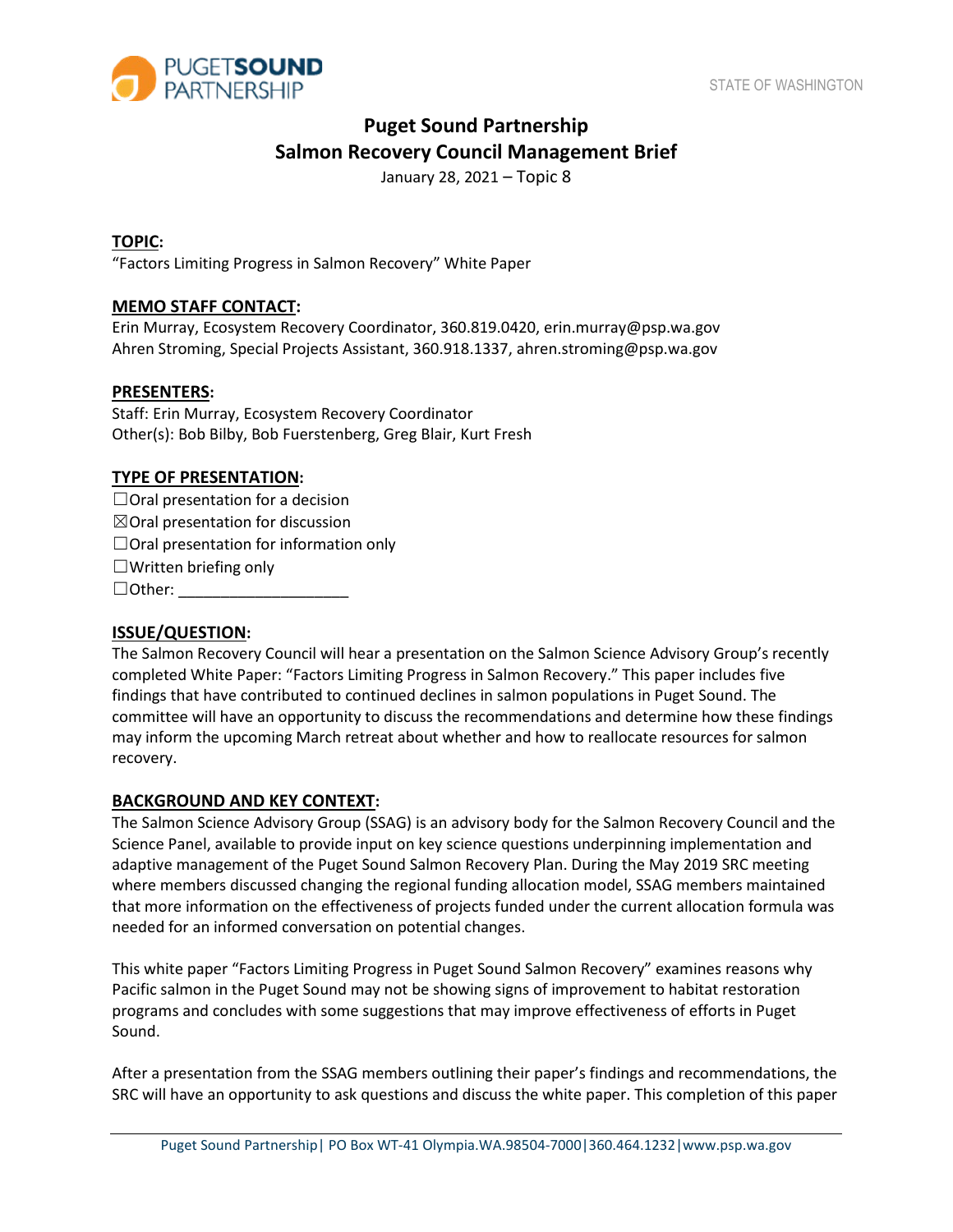"Factors Limiting Progress in Salmon Recovery" White Paper January 28, 2021 Page 2

is strategic in that it could inform funding prioritization and the allocation formula discussions planned for the March SRC retreat.

# **ANALYSIS:**

Despite the substantial investments made in habitat restoration and protection for salmon recovery, the response of vulnerable salmon and steelhead populations has been disappointing (NWFSC 2015, Willams et al. 2016, PSP 2019). In Puget Sound, abundance trends for Puget Sound Chinook Salmon have not shown positive responses to restoration efforts, despite more resources being dedicated to this species than the other listed Puget Sound fish populations combined. Most populations of Puget Sound steelhead also have declined in abundance.

Identifying the most important constraints on salmon response is challenging. Recovery depends not only on an understanding of the biology of the fish. Social, economic, legal, and political considerations also influence restoration. The challenge of operating in this social-ecological system make salmon recovery complex. In practice, restoration must consider three major factors to be successful: the characteristics of the watershed, the characteristics of the fish populations, and the characteristics of the restoration actions. Successful restoration depends on matching the location, scale, and intensity of restoration activities to the characteristics of the watershed and the fish populations with the goal of improving survival and growth of the fish. Furthermore, detecting a response in abundance or productivity and learning to improve restoration success requires monitoring.

Considering these challenges, the Salmon Science Advisory Group identified five key reasons that explain the apparent slow response to restoration efforts.

- 1. Insufficient time has elapsed for the effects of habitat restoration on the fish to be fully expressed.
- 2. Not enough restoration has been implemented to cause a detectable change in salmon populations.
- 3. Projects being implemented are not addressing the key factors constraining salmon (the wrong actions or the wrong locations).
- 4. Habitat degradation is occurring rapidly enough to offset any benefits associated with restoration efforts.
- 5. Monitoring of responses to restoration efforts have not been adequate to separate the increase in salmon abundance or salmon productivity (signal) from the temporal variation (noise) due to factors other than habitat condition, such as variation in ocean conditions.

These reasons for lack of response are not mutually exclusive. It is very likely all are contributing to various degrees across Puget Sound watersheds and salmon populations. However, the relative importance of each factor varies by location and project type and may vary seasonally or from year to year.

# **FINANCIAL AND ADMINISTRATIVE IMPACTS:**

N/A